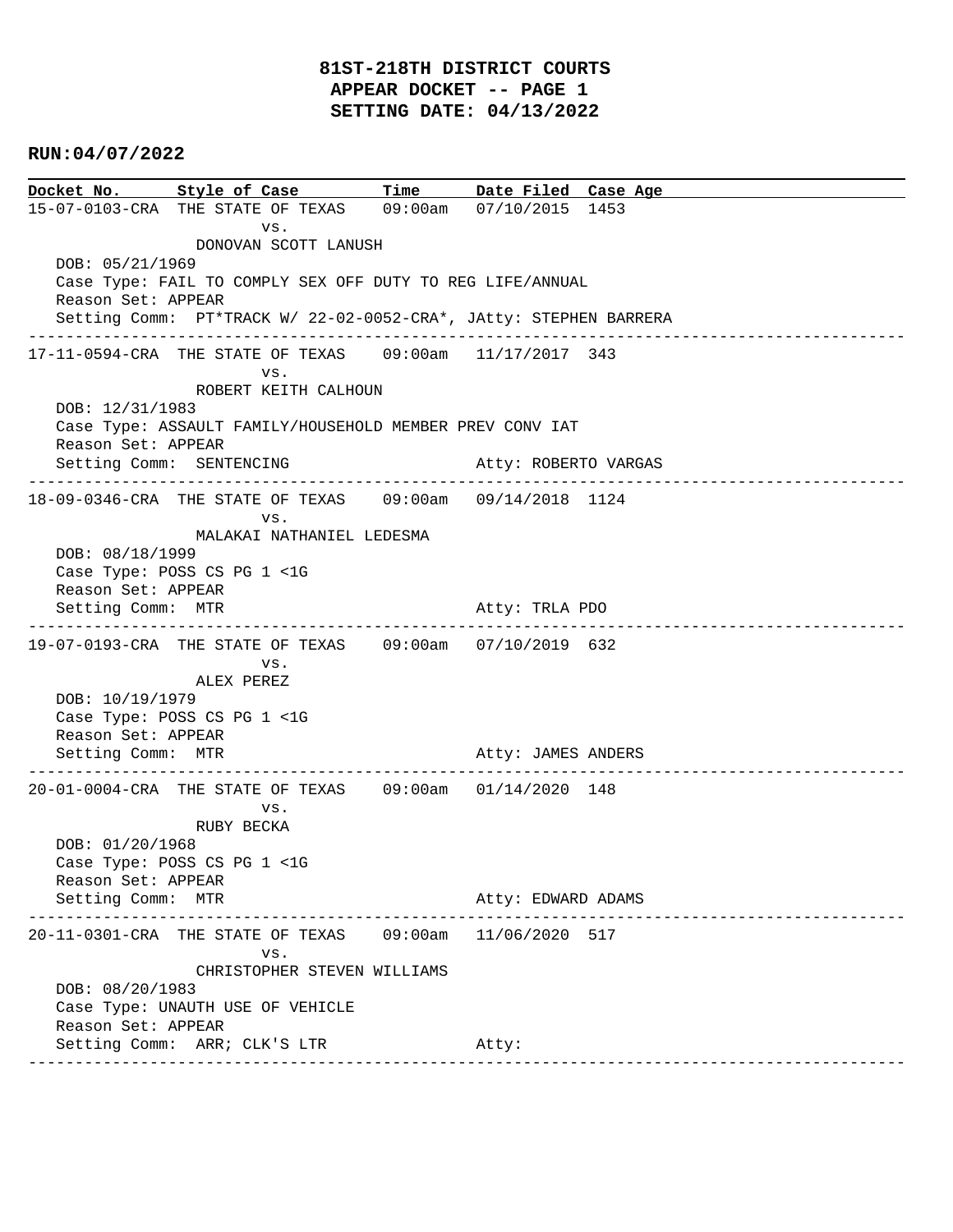**Docket No. Style of Case Time Date Filed Case Age**  21-03-0144-CRA THE STATE OF TEXAS 09:00am 03/05/2021 398 vs. CIPRIANO CORNELIO SANCHEZ DOB: 02/12/1990 Case Type: UNAUTH USE OF VEHICLE Reason Set: APPEAR Setting Comm: ARR Atty: ABEL CAVADA ---------------------------------------------------------------------------------------------- 21-05-0238-CRA THE STATE OF TEXAS 09:00am 05/07/2021 335 vs. ROMAN CASTANEDA JR DOB: 07/30/1990 Case Type: ASSAULT PEACE OFFICER/JUDGE Reason Set: APPEAR Setting Comm: TO PLEA Atty: TRLA PDO ---------------------------------------------------------------------------------------------- 21-11-0409-CRA THE STATE OF TEXAS 09:00am 11/05/2021 153 vs. LEANDRO ARGUIJO DOB: 01/09/2003 Case Type: MAN DEL CS PG 1 >=4G<200G Reason Set: APPEAR Setting Comm: ARR Atty: ---------------------------------------------------------------------------------------------- 21-11-0439-CRA THE STATE OF TEXAS 09:00am 11/05/2021 153 vs. JOE DAVID WIGNER DOB: 10/20/1983 Case Type: POSS CS PG 1 <1G Reason Set: APPEAR Setting Comm: ARR; CLKS LTR Atty: ---------------------------------------------------------------------------------------------- 21-11-0453-CRA THE STATE OF TEXAS 09:00am 11/05/2021 153 vs. ISAAC SEGURA DOB: 08/23/1992 Case Type: THEFT OF FIREARM ENH IAT Reason Set: APPEAR Setting Comm: PT, JDC 5/10, JT 6/27 Atty: STEPHEN BARRERA ---------------------------------------------------------------------------------------------- 21-12-0473-CRA THE STATE OF TEXAS 09:00am 12/10/2021 118 vs. JUAN JOSE LOPEZ DOB: 12/23/1978 Case Type: POSS CS PG 1 <1G Reason Set: APPEAR Setting Comm: ARR, CLERK'S LTR Atty: TRLA PDO ----------------------------------------------------------------------------------------------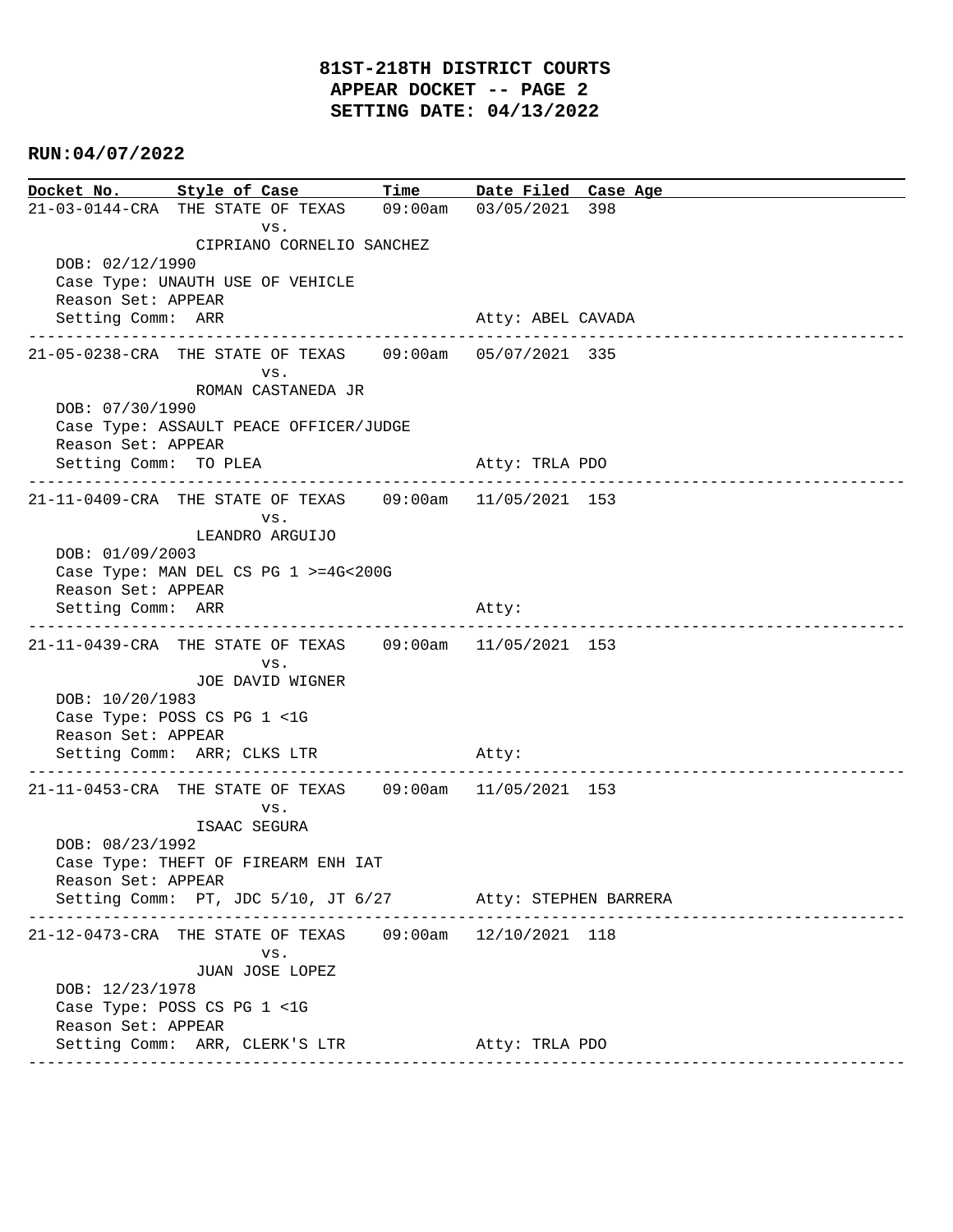## **81ST-218TH DISTRICT COURTS APPEAR DOCKET -- PAGE 3 SETTING DATE: 04/13/2022**

#### **RUN:04/07/2022**

**Docket No. Style of Case Time Date Filed Case Age**  22-02-0024-CRA THE STATE OF TEXAS 09:00am 02/18/2022 48 vs. DANIEL CRESPIN DURAN DOB: 07/10/1998 Case Type: AGG ASSAULT CAUSES SERIOUS BODILY INJ Reason Set: APPEAR Setting Comm: PT, JDC 5/10, JT 6/27 Atty: STEPHEN BARRERA ---------------------------------------------------------------------------------------------- 22-02-0033-CRA THE STATE OF TEXAS 09:00am 02/18/2022 48 vs. DELANY MARIE DURAN DOB: 08/28/2002 Case Type: POSS CS PG 2 < 1G Reason Set: APPEAR Setting Comm: PT, JDC 5/10, JT 6/27 Atty: MONICA KHIRALLAH ---------------------------------------------------------------------------------------------- 22-02-0038-CRA THE STATE OF TEXAS 09:00am 02/18/2022 48 vs. GABRIEL JOHN HERNANDEZ DOB: 04/26/2004 Case Type: THEFT OF FIREARM Reason Set: APPEAR Setting Comm: ARR Atty: ADRIAN PEREZ ---------------------------------------------------------------------------------------------- 22-02-0039-CRA THE STATE OF TEXAS 09:00am 02/18/2022 48 vs. GABRIEL JOHN HERNANDEZ DOB: 04/26/2003 Case Type: ENGAGING IN ORGANIZED CRIMINAL ACTIVITY Reason Set: APPEAR Setting Comm: ARR Atty: ADRIAN PEREZ ---------------------------------------------------------------------------------------------- 22-02-0041-CRA THE STATE OF TEXAS 09:00am 02/18/2022 48 vs. SHASTA DAWN HOUSER DOB: 12/15/1988 Case Type: FRAUD POSS CS SCRIPT SCH II/III/SCRIPT FORM Reason Set: APPEAR Setting Comm: ARR, CLKS LTR Atty: ---------------------------------------------------------------------------------------------- 22-02-0042-CRA THE STATE OF TEXAS 09:00am 02/18/2022 48 vs. JEFFERY JULINA HUBLE DOB: 08/12/1986 Case Type: POSS CS PG 1 <1G Reason Set: APPEAR Setting Comm: ARR Atty: JASON NITZ ----------------------------------------------------------------------------------------------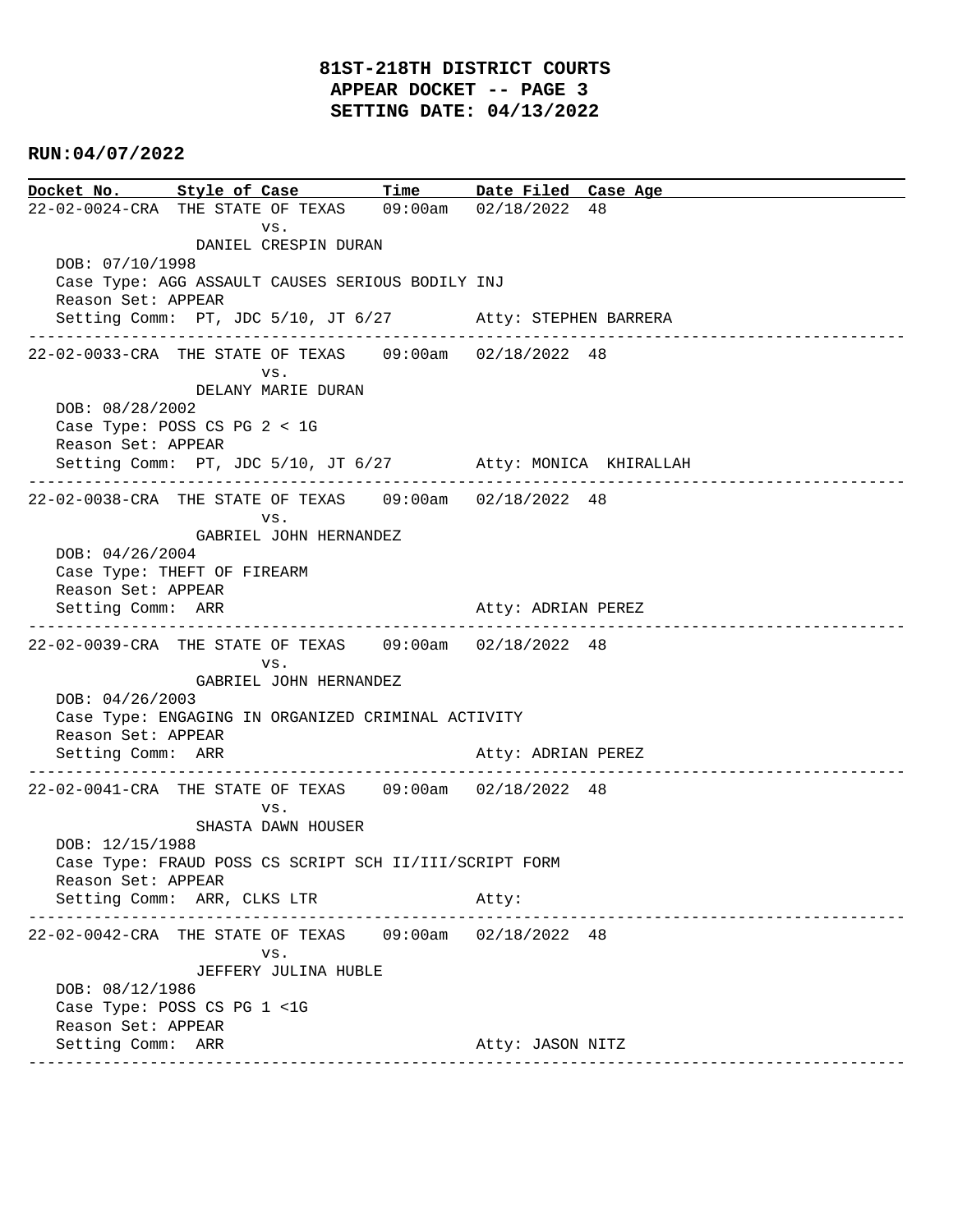## **81ST-218TH DISTRICT COURTS APPEAR DOCKET -- PAGE 4 SETTING DATE: 04/13/2022**

#### **RUN:04/07/2022**

**Docket No. Style of Case Time Date Filed Case Age**  22-02-0045-CRA THE STATE OF TEXAS 09:00am 02/18/2022 48 vs. JOSE MAGDELENO MARTINEZ DOB: 04/15/1988 Case Type: POSS CS PG 1 >=4G<200G Reason Set: APPEAR Setting Comm: ARR, CLKS LTR Atty: TRLA PDO ---------------------------------------------------------------------------------------------- 22-02-0047-CRA THE STATE OF TEXAS 09:00am 02/18/2022 48 vs. JASON TED RIOJAS DOB: 09/12/1983 Case Type: POSS CS PG 1 <1G Reason Set: APPEAR Setting Comm: ARR; CLKS LTR Atty: TRLA PDO ---------------------------------------------------------------------------------------------- 22-02-0048-CRA THE STATE OF TEXAS 09:00am 02/18/2022 48 vs. ELOY RODRIGUEZ DOB: 10/26/1984 Case Type: POSS CS PG 1 <1G Reason Set: APPEAR Setting Comm: ARR, CLKS LTR Atty: TRLA PDO ---------------------------------------------------------------------------------------------- 22-02-0049-CRA THE STATE OF TEXAS 09:00am 02/18/2022 48 vs. HERLINDA CONSUELO TIJERINA DOB: 08/27/1999 Case Type: ENGAGING IN ORGANIZED CRIMINAL ACTIVITY Reason Set: APPEAR Setting Comm: ARR Atty: ROBERT GIER ---------------------------------------------------------------------------------------------- 22-02-0054-CRA THE STATE OF TEXAS 09:00am 02/18/2022 48 vs. NATHAN ALLAN GAYDOS DOB: 10/25/1985 Case Type: INDECENCY W/CHILD SEXUAL CONTACT Reason Set: APPEAR Setting Comm: ARR Atty: JENNIFER ZARKA ---------------------------------------------------------------------------------------------- 22-02-0055-CRA THE STATE OF TEXAS 09:00am 02/18/2022 48 vs. DONOVAN SCOTT LANUSH DOB: 05/21/1969 Case Type: AGG ASSAULT W/DEADLY WEAPON Reason Set: APPEAR Setting Comm: PT, JDC 5/10, JT 6/27 Atty: STEPHEN BARRERA ----------------------------------------------------------------------------------------------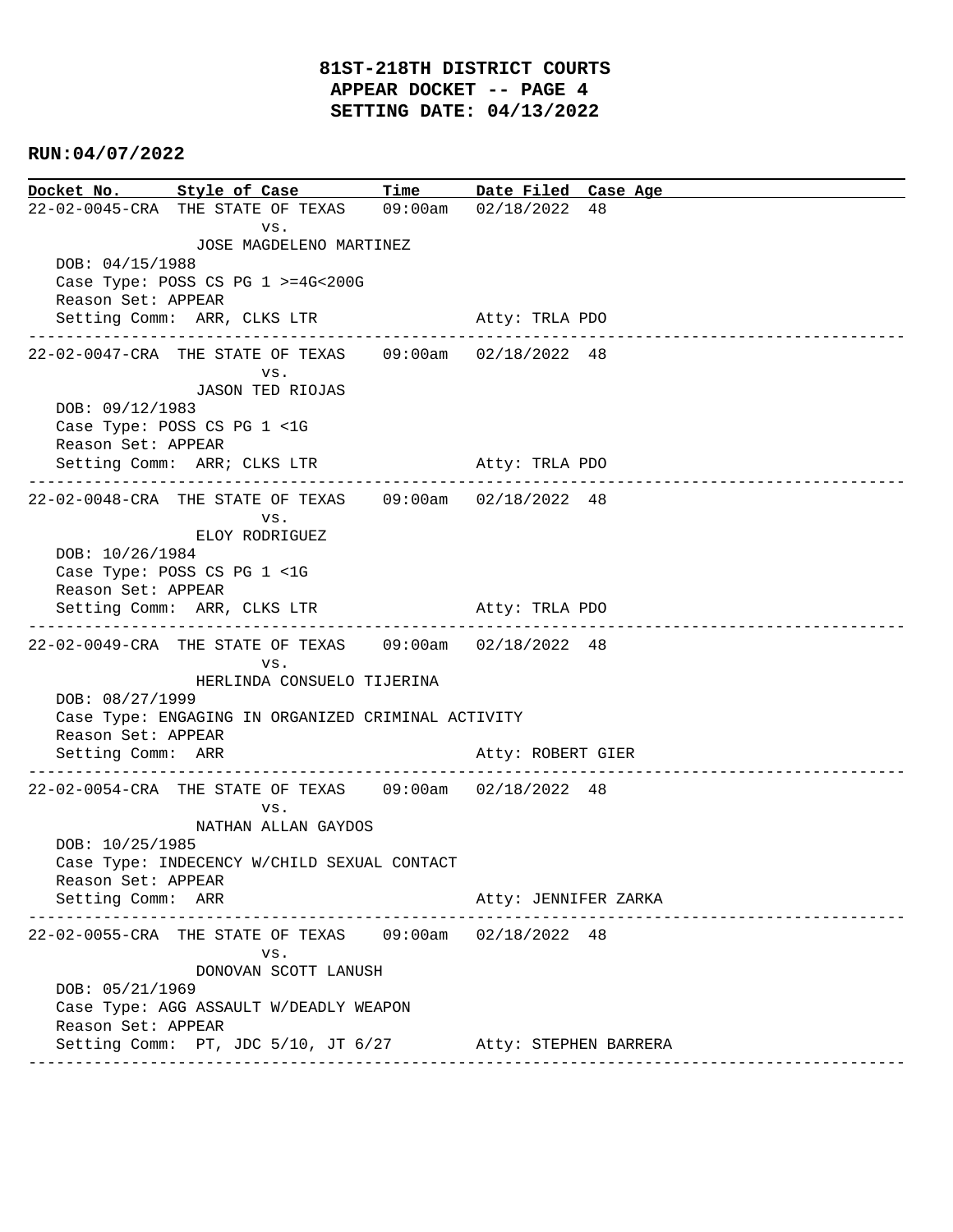**Docket No. Style of Case Time Date Filed Case Age**  22-02-0056-CRA THE STATE OF TEXAS 09:00am 02/18/2022 48 vs. OMAR LONGORIA DOB: 02/27/1989 Case Type: SEXUAL ASSAULT CHILD Reason Set: APPEAR Setting Comm: ARR; CLK'S LTR Atty: JUAN CARLOS HERNANDEZ ---------------------------------------------------------------------------------------------- 22-02-0057-CRA THE STATE OF TEXAS 09:00am 02/18/2022 48 vs. MICHAEL SAMSON MCCRAW DOB: 10/01/1978 Case Type: INJURY CHILD/ELDERLY/DISABLE W/INT BODILY INJ Reason Set: APPEAR Setting Comm: ARR, CLKS LTR Atty: TRLA PDO ---------------------------------------------------------------------------------------------- 22-03-0061-CRA THE STATE OF TEXAS 09:00am 03/11/2022 27 vs. DYLAN RYAN LUNA DOB: 08/25/2002 Case Type: AGG ASSAULT DATE/FAMILY/HOUSE W/WEAPON Reason Set: APPEAR Setting Comm: ARR Atty: DOUGLAS DANIEL ---------------------------------------------------------------------------------------------- 22-03-0062-CRA THE STATE OF TEXAS 09:00am 03/11/2022 27 vs. JEREMY BAXTER DOB: 04/21/1976 Case Type: POSS CS PG 1/1-B <1G Reason Set: APPEAR Setting Comm: ARR Atty: ---------------------------------------------------------------------------------------------- 22-03-0063-CRA THE STATE OF TEXAS 09:00am 03/11/2022 27 vs. ROBERT ELIJAH BERNIE DOB: 11/05/2001 Case Type: POSS CS PG 1 <1G Reason Set: APPEAR Setting Comm: ARR Atty: TRLA PDO ---------------------------------------------------------------------------------------------- 22-03-0064-CRA THE STATE OF TEXAS 09:00am 03/11/2022 27 vs. BENJAMIN ANASTACIO FIERROS DOB: 05/01/1998 Case Type: POSS CS PG 2 < 1G Reason Set: APPEAR Setting Comm: ARR Atty: ----------------------------------------------------------------------------------------------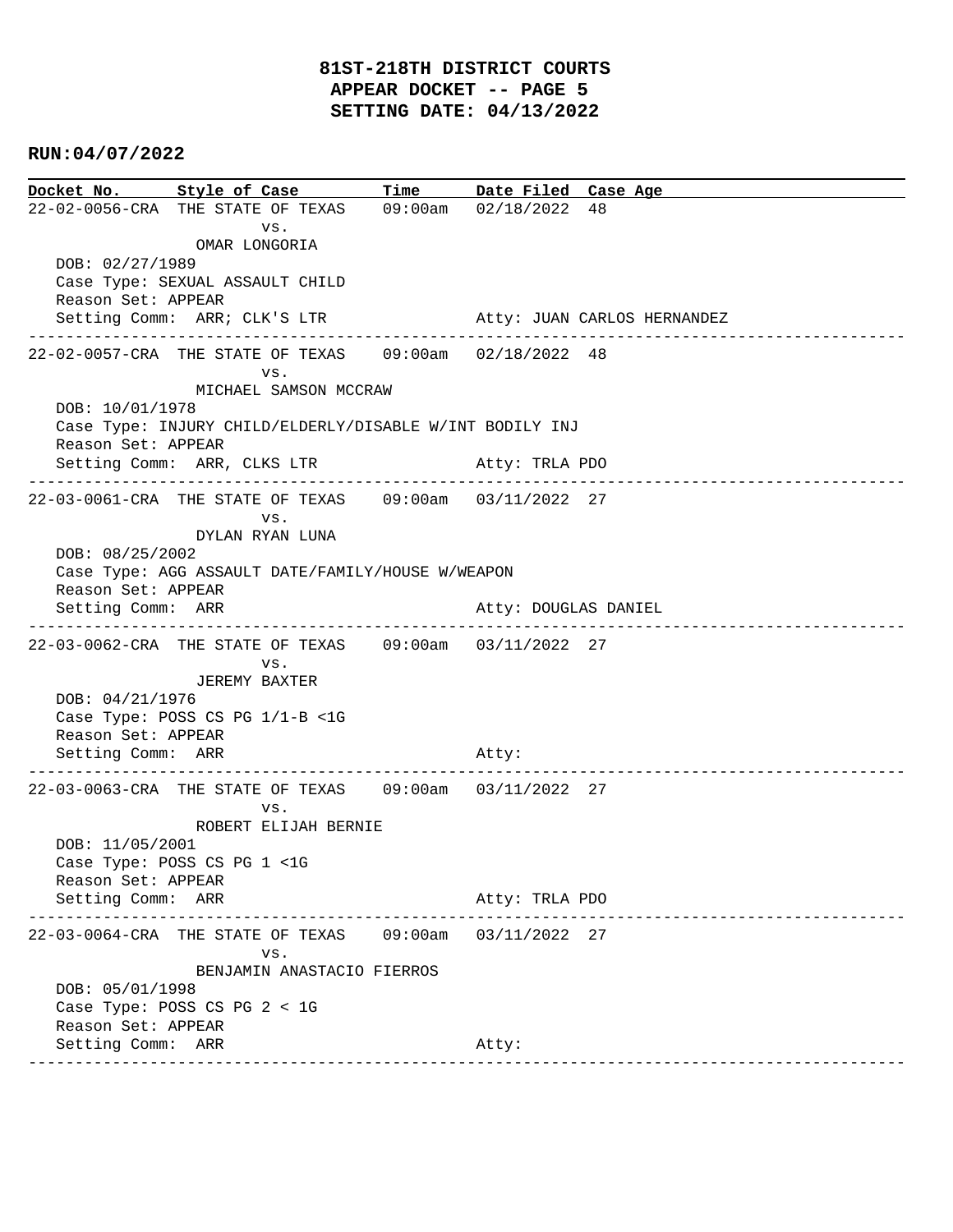**Docket No. Style of Case Time Date Filed Case Age**  22-03-0065-CRA THE STATE OF TEXAS 09:00am 03/11/2022 27 vs. MARGARITO JESUS IRUEGAS DOB: 05/22/1991 Case Type: POSS CS PG 1/1-B <1G Reason Set: APPEAR Setting Comm: ARR Atty: TRLA PDO ---------------------------------------------------------------------------------------------- 22-03-0066-CRA THE STATE OF TEXAS 09:00am 03/11/2022 27 vs. CARLTON DAVID LAGRANGE DOB: 07/27/1966 Case Type: EVADING ARREST DET W/VEH Reason Set: APPEAR Setting Comm: ARR Atty: ---------------------------------------------------------------------------------------------- 22-03-0067-CRA THE STATE OF TEXAS 09:00am 03/11/2022 27 vs. JOEL ANTHONY MARTINEZ DOB: 03/25/2003 Case Type: EVADING ARREST DET W/VEH Reason Set: APPEAR Setting Comm: ARR Atty: ---------------------------------------------------------------------------------------------- 22-03-0068-CRA THE STATE OF TEXAS 09:00am 03/11/2022 27 vs. SEVERO RUBEN MIRELES DOB: 03/30/1973 Case Type: POSS CS PG 1/1-B <1G Reason Set: APPEAR Setting Comm: ARR Atty: TRLA PDO ---------------------------------------------------------------------------------------------- 22-03-0069-CRA THE STATE OF TEXAS 09:00am 03/11/2022 27 vs. YASMANI PEREZ-DIAZ DOB: 02/15/1990 Case Type: POSS CS PG 1/1-B <1G Reason Set: APPEAR Setting Comm: ARR Atty: TRLA PDO ---------------------------------------------------------------------------------------------- 22-03-0070-CRA THE STATE OF TEXAS 09:00am 03/11/2022 27 vs. KYLIE MICHELLE PIERCE DOB: 06/05/1998 Case Type: POSS CS PG 1/1-B >=1G<4G Reason Set: APPEAR Setting Comm: ARR Atty: TRLA PDO ----------------------------------------------------------------------------------------------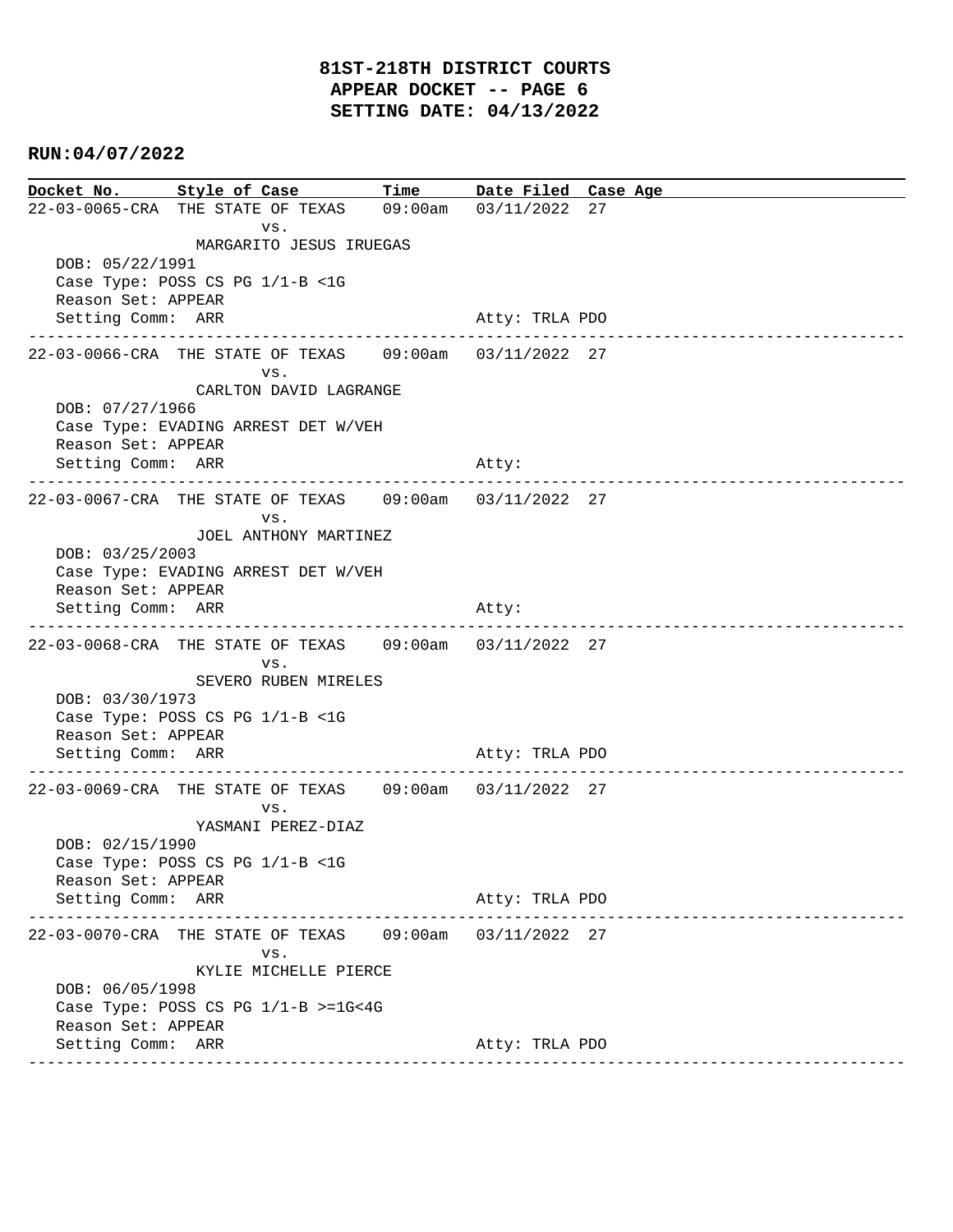**Docket No. Style of Case Time Date Filed Case Age**  22-03-0071-CRA THE STATE OF TEXAS 09:00am 03/11/2022 27 vs. RICARDO RODRIGUEZ III DOB: 06/07/1999 Case Type: AGG ASSAULT AGAINST PUBLIC SERVANT Reason Set: APPEAR Setting Comm: ARR Atty: TRLA PDO ---------------------------------------------------------------------------------------------- 22-03-0072-CRA THE STATE OF TEXAS 09:00am 03/11/2022 27 vs. JUAN RUIZ DOB: 02/14/1983 Case Type: POSS CS PG 1/1-B >=1G<4G Reason Set: APPEAR Setting Comm: ARR Atty: TRLA PDO ---------------------------------------------------------------------------------------------- 22-03-0073-CRA THE STATE OF TEXAS 09:00am 03/11/2022 27 vs. JEFFREY STEVEN SAXBY DOB: 02/18/1980 Case Type: FRAUD USE/POSS IDENTIFYING INFO # ITEMS < 5 Reason Set: APPEAR Setting Comm: ARR Atty: TRLA PDO ---------------------------------------------------------------------------------------------- 22-03-0074-CRA THE STATE OF TEXAS 09:00am 03/11/2022 27 vs. RANDI VILLAREAL DOB: 01/30/1973 Case Type: POSS CS PG 1/1-B <1G Reason Set: APPEAR Setting Comm: ARR Atty: ---------------------------------------------------------------------------------------------- 22-03-0075-CRA THE STATE OF TEXAS 09:00am 03/11/2022 27 vs. JOHN EDWARD BAUTISTA DOB: 09/02/1972 Case Type: THEFT OF MATERIAL ALUM/BRNZ/COPPER/BRASS <\$20K Reason Set: APPEAR Setting Comm: ARR Atty: TRLA PDO ---------------------------------------------------------------------------------------------- 22-03-0076-CRA THE STATE OF TEXAS 09:00am 03/11/2022 27 vs. JOHN EDWARD BAUTISTA DOB: 09/02/1972 Case Type: THEFT OF MATERIAL ALUM/BRNZ/COPPER/BRASS <\$20K Reason Set: APPEAR Setting Comm: ARR Atty: TRLA PDO ----------------------------------------------------------------------------------------------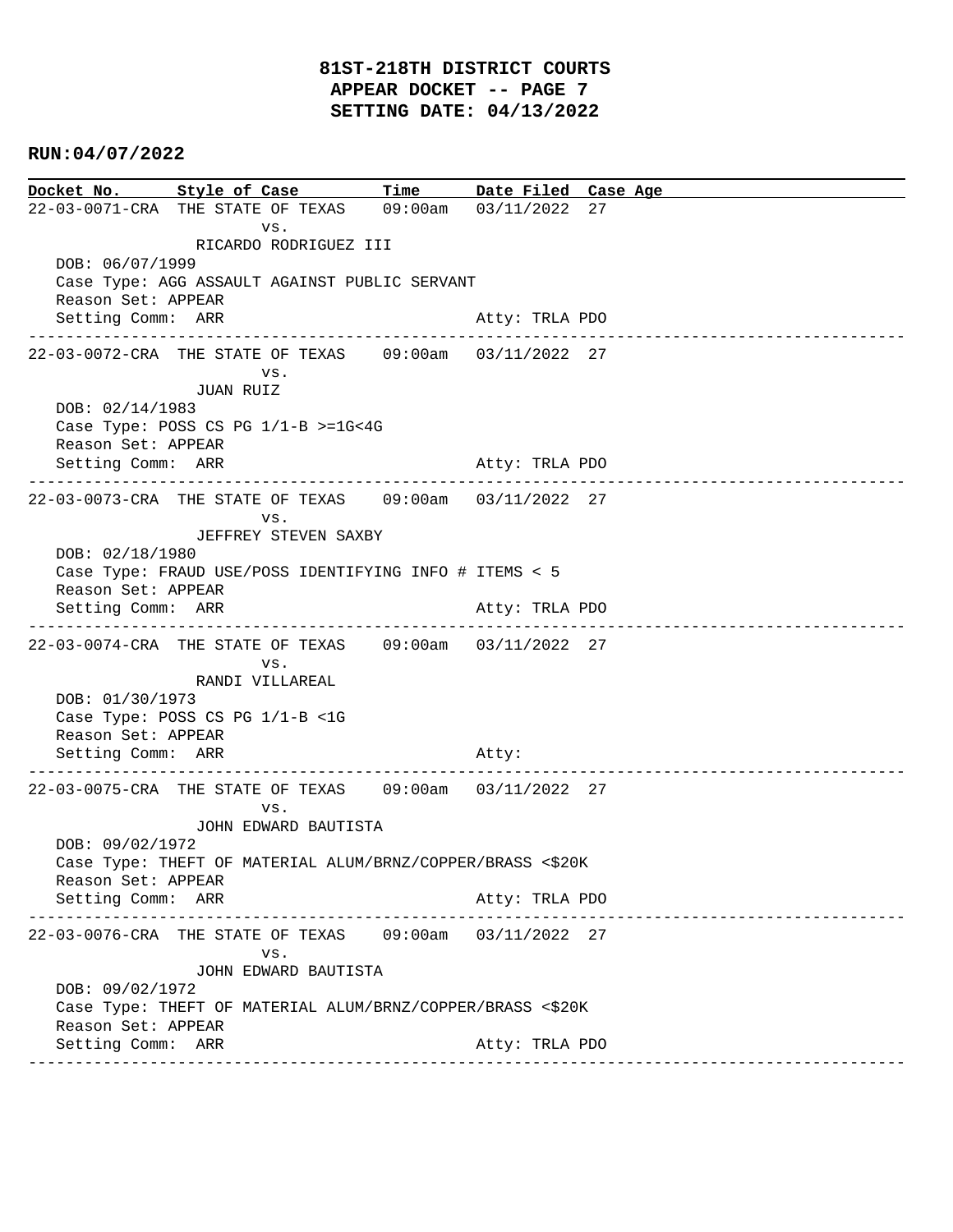# **81ST-218TH DISTRICT COURTS APPEAR DOCKET -- PAGE 8 SETTING DATE: 04/13/2022**

## **RUN:04/07/2022**

| Docket No. Style of Case Time Date Filed Case Age                             |                                                                                  |                                                            |  |                |  |                    |  |  |
|-------------------------------------------------------------------------------|----------------------------------------------------------------------------------|------------------------------------------------------------|--|----------------|--|--------------------|--|--|
| 22-03-0077-CRA THE STATE OF TEXAS 09:00am 03/11/2022 27                       |                                                                                  |                                                            |  |                |  |                    |  |  |
|                                                                               |                                                                                  | VS.                                                        |  |                |  |                    |  |  |
| JOHN EDWARD BAUTISTA                                                          |                                                                                  |                                                            |  |                |  |                    |  |  |
| DOB: 09/02/1972<br>Case Type: THEFT OF MATERIAL ALUM/BRNZ/COPPER/BRASS <\$20K |                                                                                  |                                                            |  |                |  |                    |  |  |
| Reason Set: APPEAR                                                            |                                                                                  |                                                            |  |                |  |                    |  |  |
| Setting Comm: ARR                                                             |                                                                                  |                                                            |  | Atty: TRLA PDO |  |                    |  |  |
|                                                                               |                                                                                  |                                                            |  |                |  |                    |  |  |
| 22-03-0078-CRA THE STATE OF TEXAS 09:00am 03/11/2022 27                       |                                                                                  |                                                            |  |                |  |                    |  |  |
|                                                                               |                                                                                  | VS.                                                        |  |                |  |                    |  |  |
|                                                                               |                                                                                  | JOHN EDWARD BAUTISTA                                       |  |                |  |                    |  |  |
| DOB: 09/02/1972                                                               |                                                                                  |                                                            |  |                |  |                    |  |  |
| Reason Set: APPEAR                                                            |                                                                                  | Case Type: THEFT OF MATERIAL ALUM/BRNZ/COPPER/BRASS <\$20K |  |                |  |                    |  |  |
| Setting Comm: ARR                                                             |                                                                                  |                                                            |  | Atty: TRLA PDO |  |                    |  |  |
|                                                                               |                                                                                  |                                                            |  |                |  |                    |  |  |
| 22-03-0079-CRA THE STATE OF TEXAS 09:00am 03/11/2022 27                       |                                                                                  |                                                            |  |                |  |                    |  |  |
|                                                                               |                                                                                  | VS.                                                        |  |                |  |                    |  |  |
|                                                                               |                                                                                  | JOHN EDWARD BAUTISTA                                       |  |                |  |                    |  |  |
| DOB: 09/02/1972                                                               |                                                                                  |                                                            |  |                |  |                    |  |  |
| Reason Set: APPEAR                                                            |                                                                                  | Case Type: THEFT OF MATERIAL ALUM/BRNZ/COPPER/BRASS <\$20K |  |                |  |                    |  |  |
| Setting Comm: ARR                                                             |                                                                                  |                                                            |  | Atty: TRLA PDO |  |                    |  |  |
|                                                                               |                                                                                  |                                                            |  |                |  |                    |  |  |
| 22-03-0080-CRA THE STATE OF TEXAS 09:00am 03/11/2022 27                       |                                                                                  |                                                            |  |                |  |                    |  |  |
|                                                                               |                                                                                  | VS.                                                        |  |                |  |                    |  |  |
|                                                                               |                                                                                  | JOHN EDWARD BAUTISTA                                       |  |                |  |                    |  |  |
| DOB: 09/02/1972                                                               |                                                                                  |                                                            |  |                |  |                    |  |  |
|                                                                               | Case Type: THEFT OF MATERIAL ALUM/BRNZ/COPPER/BRASS <\$20K<br>Reason Set: APPEAR |                                                            |  |                |  |                    |  |  |
| Setting Comm: ARR                                                             |                                                                                  |                                                            |  | Atty: TRLA PDO |  |                    |  |  |
|                                                                               |                                                                                  | --------------------------------------                     |  |                |  |                    |  |  |
| 22-03-0081-CRA THE STATE OF TEXAS 09:00am 03/11/2022 27                       |                                                                                  |                                                            |  |                |  |                    |  |  |
|                                                                               |                                                                                  | VS.                                                        |  |                |  |                    |  |  |
|                                                                               |                                                                                  | JOHN EDWARD BAUTISTA                                       |  |                |  |                    |  |  |
| DOB: 09/02/1972                                                               |                                                                                  |                                                            |  |                |  |                    |  |  |
| Case Type: THEFT OF MATERIAL ALUM/BRNZ/COPPER/BRASS <\$20K                    |                                                                                  |                                                            |  |                |  |                    |  |  |
| Reason Set: APPEAR<br>Setting Comm: ARR                                       |                                                                                  |                                                            |  | Atty: TRLA PDO |  |                    |  |  |
|                                                                               |                                                                                  |                                                            |  |                |  | ------------------ |  |  |
|                                                                               |                                                                                  |                                                            |  |                |  |                    |  |  |
|                                                                               |                                                                                  | VS.                                                        |  |                |  |                    |  |  |
|                                                                               |                                                                                  | ZACHARY PAUL EACRET                                        |  |                |  |                    |  |  |
| DOB: 07/01/1993                                                               |                                                                                  |                                                            |  |                |  |                    |  |  |
| Reason Set: APPEAR                                                            |                                                                                  | Case Type: UNAUTH USE OF VEHICLE                           |  |                |  |                    |  |  |
| Setting Comm: ARR                                                             |                                                                                  |                                                            |  | Atty: TRLA PDO |  |                    |  |  |
|                                                                               |                                                                                  |                                                            |  |                |  |                    |  |  |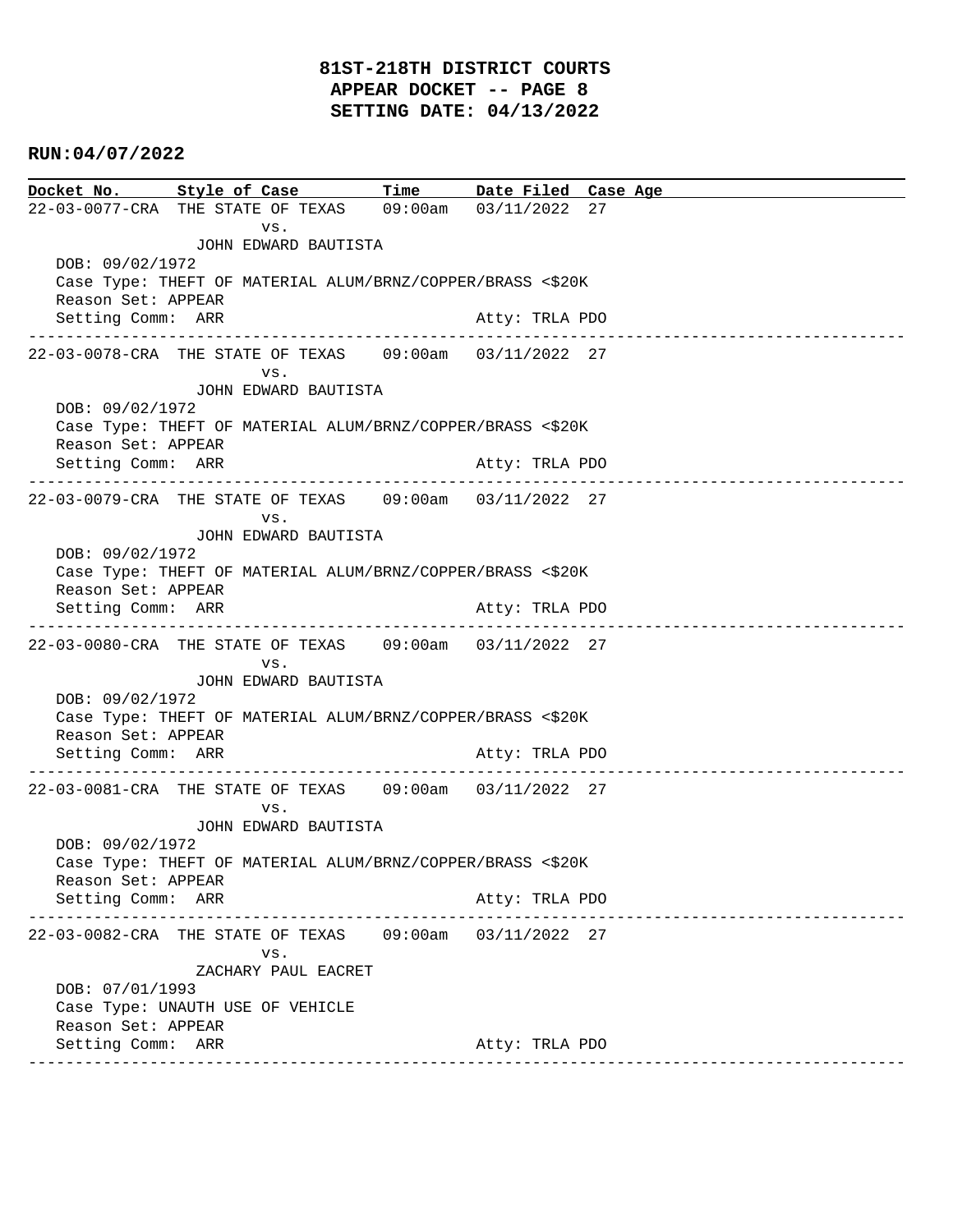# **81ST-218TH DISTRICT COURTS APPEAR DOCKET -- PAGE 9 SETTING DATE: 04/13/2022**

## **RUN:04/07/2022**

|                                                                                  | Docket No. Style of Case Time Date Filed Case Age              |  |                       |                              |  |  |  |
|----------------------------------------------------------------------------------|----------------------------------------------------------------|--|-----------------------|------------------------------|--|--|--|
|                                                                                  | 22-03-0083-CRA THE STATE OF TEXAS 09:00am 03/11/2022 27        |  |                       |                              |  |  |  |
|                                                                                  | VS.                                                            |  |                       |                              |  |  |  |
|                                                                                  | MARIO RAY GARCIA                                               |  |                       |                              |  |  |  |
| DOB: 10/07/2000                                                                  |                                                                |  |                       |                              |  |  |  |
| Case Type: THEFT OF MATERIAL ALUM/BRNZ/COPPER/BRASS <\$20K<br>Reason Set: APPEAR |                                                                |  |                       |                              |  |  |  |
| Setting Comm: ARR                                                                |                                                                |  | Atty:                 |                              |  |  |  |
|                                                                                  |                                                                |  |                       | ______________________       |  |  |  |
|                                                                                  |                                                                |  |                       |                              |  |  |  |
|                                                                                  | VS.                                                            |  |                       |                              |  |  |  |
| BENJAMIN JOSEPH GONZALES<br>DOB: 09/18/1977                                      |                                                                |  |                       |                              |  |  |  |
| Case Type: THEFT OF MATERIAL ALUM/BRNZ/COPPER/BRASS <\$20K                       |                                                                |  |                       |                              |  |  |  |
| Reason Set: APPEAR                                                               |                                                                |  |                       |                              |  |  |  |
| Setting Comm: ARR                                                                |                                                                |  | Atty: ALFONSO CABANAS |                              |  |  |  |
|                                                                                  |                                                                |  |                       |                              |  |  |  |
|                                                                                  | VS.                                                            |  |                       |                              |  |  |  |
|                                                                                  | DOMINGO GONZALES III                                           |  |                       |                              |  |  |  |
| DOB: 12/05/1986                                                                  |                                                                |  |                       |                              |  |  |  |
|                                                                                  | Case Type: THEFT OF MATERIAL ALUM/BRNZ/COPPER/BRASS <\$20K     |  |                       |                              |  |  |  |
| Reason Set: APPEAR<br>Setting Comm: ARR                                          |                                                                |  | Atty: JAMES ANDERS    |                              |  |  |  |
|                                                                                  |                                                                |  |                       |                              |  |  |  |
|                                                                                  | 22-03-0086-CRA THE STATE OF TEXAS 09:00am 03/11/2022 27        |  |                       |                              |  |  |  |
|                                                                                  | VS.                                                            |  |                       |                              |  |  |  |
|                                                                                  | SCOTT MATTHEW HASLER                                           |  |                       |                              |  |  |  |
| DOB: 12/29/1986<br>Case Type: THEFT OF MATERIAL ALUM/BRNZ/COPPER/BRASS <\$20K    |                                                                |  |                       |                              |  |  |  |
| Reason Set: APPEAR                                                               |                                                                |  |                       |                              |  |  |  |
| Setting Comm: ARR                                                                |                                                                |  | Atty: JENNIFER TAPIA  |                              |  |  |  |
|                                                                                  |                                                                |  | --------------        | ---------------------------- |  |  |  |
|                                                                                  | 22-03-0087-CRA THE STATE OF TEXAS 09:00am 03/11/2022 27<br>VS. |  |                       |                              |  |  |  |
|                                                                                  | SCOTT MATTHEW HASLER                                           |  |                       |                              |  |  |  |
| DOB: 12/29/1986                                                                  |                                                                |  |                       |                              |  |  |  |
| Case Type: THEFT OF MATERIAL ALUM/BRNZ/COPPER/BRASS <\$20K                       |                                                                |  |                       |                              |  |  |  |
| Reason Set: APPEAR                                                               |                                                                |  |                       |                              |  |  |  |
| Setting Comm: ARR                                                                | ------------------------------                                 |  | Atty: JENNIFER TAPIA  | ---------------------        |  |  |  |
|                                                                                  |                                                                |  |                       |                              |  |  |  |
|                                                                                  | VS.                                                            |  |                       |                              |  |  |  |
|                                                                                  | MARCUS LEE ISAACS                                              |  |                       |                              |  |  |  |
| DOB: 05/02/1980                                                                  |                                                                |  |                       |                              |  |  |  |
| Reason Set: APPEAR                                                               | Case Type: AGG ASSAULT W/DEADLY WEAPON                         |  |                       |                              |  |  |  |
| Setting Comm: ARR                                                                |                                                                |  | Atty: TRLA PDO        |                              |  |  |  |
|                                                                                  | -------------------------------------                          |  |                       |                              |  |  |  |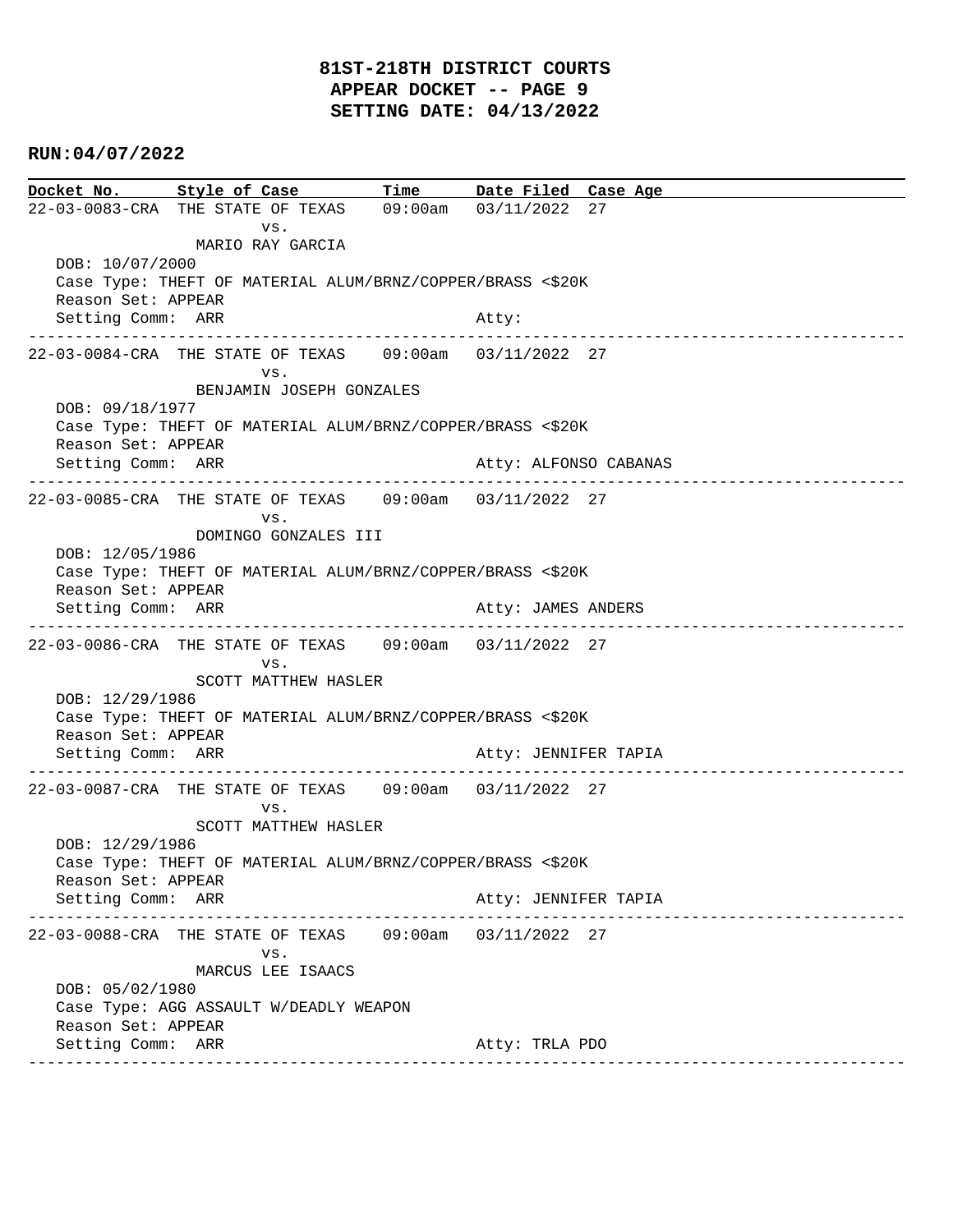**Docket No. Style of Case Time Date Filed Case Age**  22-03-0089-CRA THE STATE OF TEXAS 09:00am 03/11/2022 27 vs. GARETT WAYNE KOCH DOB: 10/31/1982 Case Type: AGG ASSAULT W/DEADLY WEAPON Reason Set: APPEAR Setting Comm: ARR Atty: ---------------------------------------------------------------------------------------------- 22-03-0090-CRA THE STATE OF TEXAS 09:00am 03/11/2022 27 vs. ERNESTO LAQUE III DOB: 01/11/1979 Case Type: THEFT OF MATERIAL ALUM/BRNZ/COPPER/BRASS <\$20K Reason Set: APPEAR Setting Comm: ARR Atty: TRLA PDO ---------------------------------------------------------------------------------------------- 22-03-0091-CRA THE STATE OF TEXAS 09:00am 03/11/2022 27 vs. ERNESTO LAQUE III DOB: 01/11/1979 Case Type: THEFT OF MATERIAL ALUM/BRNZ/COPPER/BRASS <\$20K Reason Set: APPEAR Setting Comm: ARR Atty: TRLA PDO ---------------------------------------------------------------------------------------------- 22-03-0092-CRA THE STATE OF TEXAS 09:00am 03/11/2022 27 vs. ERNESTO LAQUE III DOB: 01/11/1979 Case Type: THEFT OF MATERIAL ALUM/BRNZ/COPPER/BRASS <\$20K Reason Set: APPEAR Setting Comm: ARR Atty: TRLA PDO ---------------------------------------------------------------------------------------------- 22-03-0093-CRA THE STATE OF TEXAS 09:00am 03/11/2022 27 vs. ERNESTO LAQUE III DOB: 01/11/1979 Case Type: THEFT OF MATERIAL ALUM/BRNZ/COPPER/BRASS <\$20K Reason Set: APPEAR Setting Comm: ARR Atty: TRLA PDO ROBERTO VARGAS ---------------------------------------------------------------------------------------------- 22-03-0094-CRA THE STATE OF TEXAS 09:00am 03/11/2022 27 vs. GEORGE WILLIAM MARTIN DOB: 11/13/1947 Case Type: AGG ASSAULT AGAINST PUBLIC SERVANT Reason Set: APPEAR Setting Comm: ARR/ MTN TO AMEND CONDITIONS OAtty: DOUGLAS DANIEL ----------------------------------------------------------------------------------------------